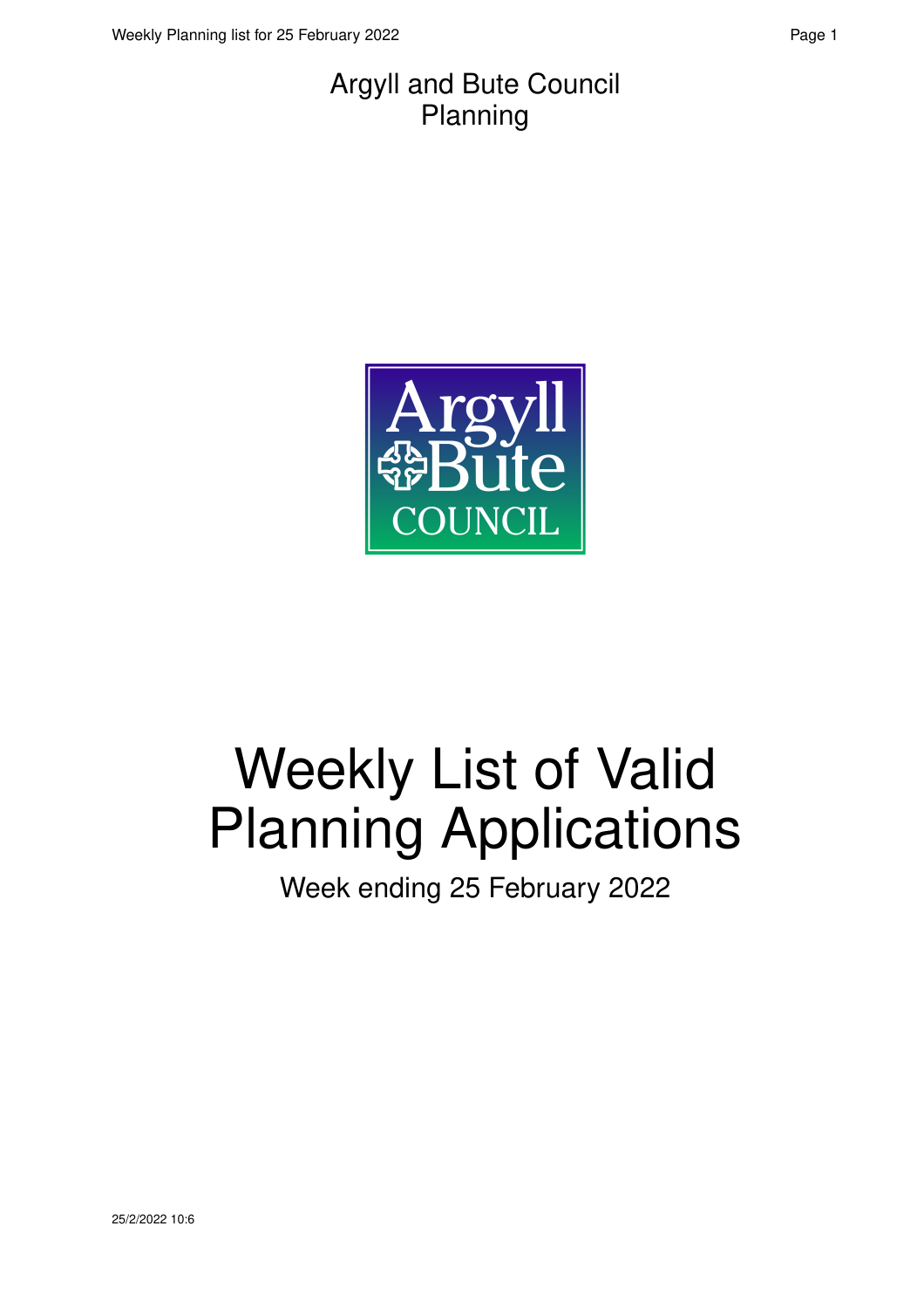## **Bute and Cowal**

| Reference:                                        | 21/02728/PP                                                                                                                                                                | Officer:<br>Telephone:                                      | <b>Steven Gove</b><br>01546 605518                          |
|---------------------------------------------------|----------------------------------------------------------------------------------------------------------------------------------------------------------------------------|-------------------------------------------------------------|-------------------------------------------------------------|
| <b>Ward Details:</b><br><b>Community Council:</b> | 08 - Isle Of Bute<br><b>Bute Community Council</b>                                                                                                                         |                                                             |                                                             |
| Proposal:                                         | Alterations to fenestration, installation of wall insulation,<br>replacement rain water goods, re-roofing and associated front<br>and rear landscaping arrangements        |                                                             |                                                             |
| Location:                                         | 2A, 2B, 2C, 2D, 2E, 2F, 2G And 2H Russell Street, 68A,<br>68B, 68C, 68D, 70A, 70B, 70C, 70D, 70E, 70F, 70G And 70H High<br>Street, Rothesay, Isle Of Bute, Argyll And Bute |                                                             |                                                             |
| Applicant:                                        | Argyll Community Housing Association<br>Bute, PA34 4RY                                                                                                                     |                                                             | Menzies House, Glenshellach Business Park, Oban, Argyll And |
| Agent:                                            | <b>MAST Architects</b><br>51 St Vincent Crescent, Glasgow, G3 8NQ                                                                                                          |                                                             |                                                             |
| <b>Development Type:</b><br><b>Grid Ref:</b>      | N10B - Other developments - Local<br>208796 - 664428                                                                                                                       |                                                             |                                                             |
| Reference:                                        | 21/02739/PP                                                                                                                                                                | Officer:<br>Telephone:                                      | <b>Brian Close</b><br>01546 605518                          |
| <b>Ward Details:</b>                              | 06 - Cowal                                                                                                                                                                 |                                                             |                                                             |
| <b>Community Council:</b>                         | <b>Cairndow Community Council</b>                                                                                                                                          |                                                             |                                                             |
| Proposal:                                         | Construction of a 50 metre long floating jetty with hammer-<br>head. Alteration to Shore Road to form a lay-by for emergency                                               |                                                             |                                                             |
|                                                   | vehicles/ two parking spaces                                                                                                                                               |                                                             |                                                             |
| Location:                                         | Shore Ground North Of No 1 Hydro Cottage, Cairndow, Argyll<br>And Bute                                                                                                     |                                                             |                                                             |
| <b>Applicant:</b>                                 | <b>Cairndow Hall And Recreation Committee</b><br>Village Hall, Shore Road, Cairndow, Argyll And Bute, PA26<br>8BN                                                          |                                                             |                                                             |
| Agent:                                            | John McIntyre Architect                                                                                                                                                    |                                                             |                                                             |
|                                                   | <b>PA24 8AN</b>                                                                                                                                                            | Monevechadan, Hells Glen, By Lochgoilhead, Argyll And Bute, |                                                             |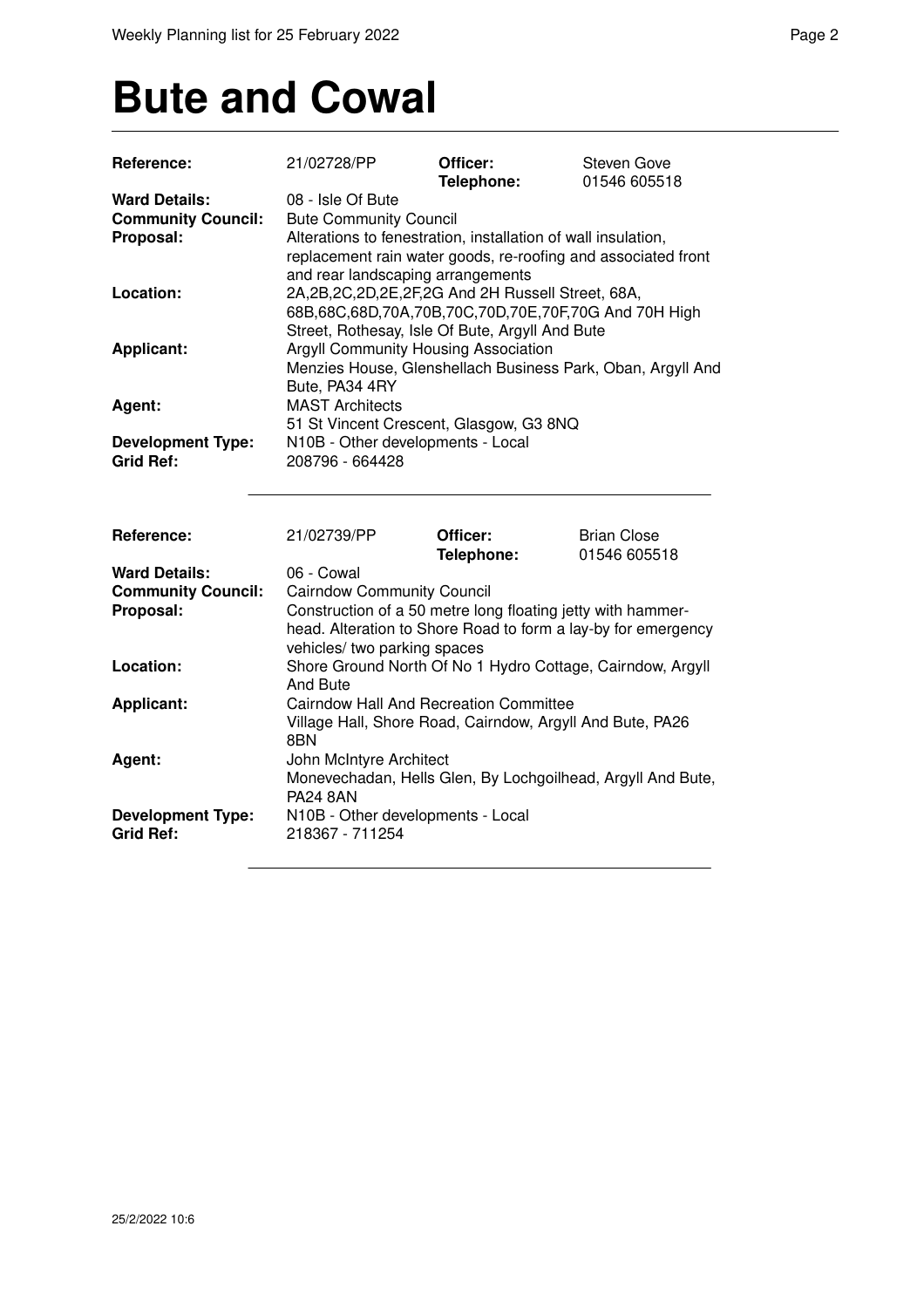Weekly Planning list for 25 February 2022 **Page 3** Page 3

| Reference:                                   | 22/00315/PP                                                  | Officer:<br>Telephone: | <b>Steven Gove</b><br>01546 605518 |
|----------------------------------------------|--------------------------------------------------------------|------------------------|------------------------------------|
| <b>Ward Details:</b>                         | 06 - Cowal                                                   |                        |                                    |
| <b>Community Council:</b>                    | Kilfinan Community Council                                   |                        |                                    |
| Proposal:                                    | Erection of elevated decking and balustrade (retrospective)  |                        |                                    |
| Location:                                    | The Lookout, Tighnabruaich, Argyll And Bute, United Kingdom, |                        |                                    |
|                                              | <b>PA21 2BE</b>                                              |                        |                                    |
| <b>Applicant:</b>                            | Mr Scott Laurie                                              |                        |                                    |
|                                              | The Lookout, Tighnabruaich, Argyll And Bute, PA21 2BE        |                        |                                    |
| Agent:                                       | Vision Architecture                                          |                        |                                    |
|                                              | 14 Poplar Avenue, Bishopton, PA7 5AE                         |                        |                                    |
| <b>Development Type:</b><br><b>Grid Ref:</b> | N01 - Householder developments<br>197403 - 671840            |                        |                                    |

| Reference:                                   | 22/00355/PNWAY                                                                       | Officer:<br>Telephone: | <b>Steven Gove</b><br>01546 605518 |
|----------------------------------------------|--------------------------------------------------------------------------------------|------------------------|------------------------------------|
| <b>Ward Details:</b>                         | 06 - Cowal                                                                           |                        |                                    |
| <b>Community Council:</b>                    | Colintraive And Glendaruel CC                                                        |                        |                                    |
| Proposal:                                    | Formation of forest track                                                            |                        |                                    |
| Location:                                    | Camquhart Forest, Glendaruel, Argyll And Bute                                        |                        |                                    |
| <b>Applicant:</b>                            | Mr Tom Black                                                                         |                        |                                    |
|                                              | Hestan House, Crichton Business Park, Bankend Road, Dum-<br>fries, Scotland, DG1 4TA |                        |                                    |
| Agent:                                       | <b>RDS Forestry Ltd</b>                                                              |                        |                                    |
|                                              | 45 Enterprise House, Springkerse Business Park, Stirling,<br>Scotland, FK7 7UF       |                        |                                    |
| <b>Development Type:</b><br><b>Grid Ref:</b> | G C22W - Forestry Private Way<br>198405 - 684920                                     |                        |                                    |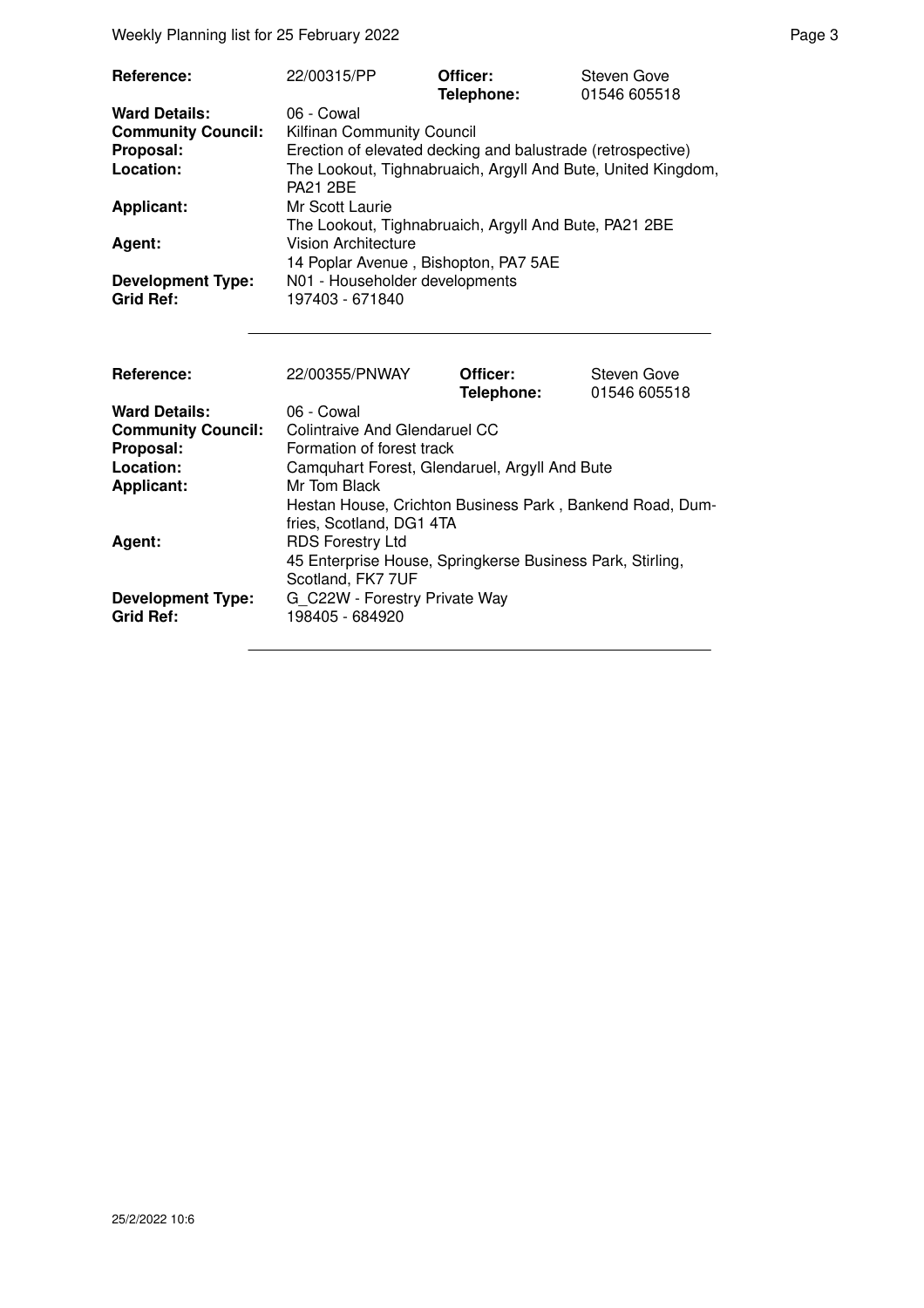# **Major Applications Team**

| <b>Reference:</b>                            | 21/02455/MFF                                                                                                                                                                                                                                   | Officer:<br>Telephone: | Sandra Davies<br>01546 605518 |
|----------------------------------------------|------------------------------------------------------------------------------------------------------------------------------------------------------------------------------------------------------------------------------------------------|------------------------|-------------------------------|
| <b>Ward Details:</b>                         | 09 - Lomond North                                                                                                                                                                                                                              |                        |                               |
| <b>Community Council:</b>                    | Arrochar And Tarbet Community Council                                                                                                                                                                                                          |                        |                               |
| Proposal:                                    | Semi-closed fish farm and associated development including<br>terrestrial components and access track upgrades (cross<br>boundary application for the positioning of 4 moorings within<br>the Argyll and Bute Council planning authority area) |                        |                               |
| Location:                                    | Beinn Reithe, Loch Long                                                                                                                                                                                                                        |                        |                               |
| <b>Applicant:</b>                            | Long Loch Salmon Limited<br>21 Young Street, Edinburgh, United Kingdom, EH2 4HU                                                                                                                                                                |                        |                               |
| Agent:                                       | <b>Arcus Consultancy Service Ltd</b><br>144 West George Street, 7th Floor, Glasgow, United King-<br>dom, G2 2HG                                                                                                                                |                        |                               |
| <b>Development Type:</b><br><b>Grid Ref:</b> | N08A - Marine Finfish Farming - Major<br>225407 - 699204                                                                                                                                                                                       |                        |                               |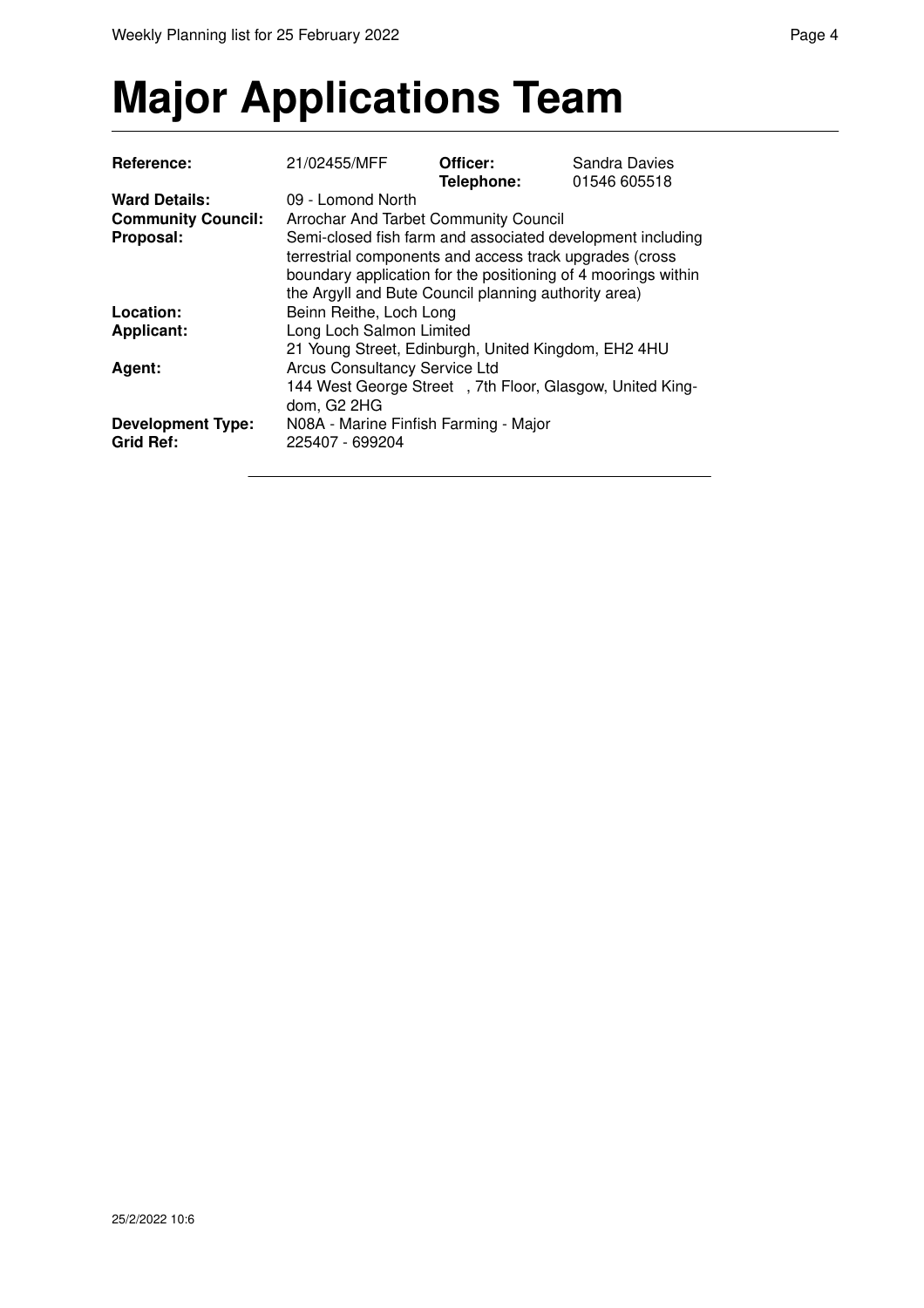#### **Helensburgh and Lomond**

| Reference:                                   | 21/02665/PP                                       | Officer:<br>Telephone: | Allocated To Area Office<br>01546 605518                         |  |
|----------------------------------------------|---------------------------------------------------|------------------------|------------------------------------------------------------------|--|
| <b>Ward Details:</b>                         | 11 - Helensburgh And Lomond South                 |                        |                                                                  |  |
| <b>Community Council:</b>                    | <b>Cardross Community Council</b>                 |                        |                                                                  |  |
| Proposal:                                    |                                                   |                        | Alterations and installation of replacement windows and form     |  |
| Location:                                    | off street parking space<br>G82 5JX               |                        | Kirklands, Main Road, Cardross, Dumbarton, Argyll And Bute,      |  |
| <b>Applicant:</b>                            | Mr B Wardle                                       |                        |                                                                  |  |
|                                              | Kirklands, Main Road, Cardross, Scotland, G82 5JX |                        |                                                                  |  |
| Agent:                                       | Clark Design Architecture                         |                        |                                                                  |  |
|                                              | G82 3PD                                           |                        | Strathleven House, Levenside Road, Dumbarton, Scotland,          |  |
| <b>Development Type:</b>                     | N01 - Householder developments                    |                        |                                                                  |  |
| <b>Grid Ref:</b>                             | 234929 - 677106                                   |                        |                                                                  |  |
|                                              |                                                   |                        |                                                                  |  |
|                                              |                                                   |                        |                                                                  |  |
| Reference:                                   | 22/00214/PP                                       | Officer:<br>Telephone: | Allocated To Area Office<br>01546 605518                         |  |
| <b>Ward Details:</b>                         | 10 - Helensburgh Central                          |                        |                                                                  |  |
| <b>Community Council:</b>                    | <b>Helensburgh Community Council</b>              |                        |                                                                  |  |
| Proposal:                                    |                                                   |                        | Removal of existing plain concrete tiles and replace with gaelic |  |
|                                              | pizarras grey slates                              |                        |                                                                  |  |
| Location:                                    |                                                   |                        | Inchgarvie, 5 Upper Colquhoun Street, Helensburgh, Argyll        |  |
| <b>Applicant:</b>                            | And Bute, G84 9AQ<br>Mr And Mrs Max Carruthers    |                        |                                                                  |  |
|                                              |                                                   |                        | Inchgarvie, 5 Upper Colquhoun Street, Helensburgh, Argyll        |  |
|                                              | And Bute, G84 9AQ                                 |                        |                                                                  |  |
| Agent:                                       | Lawrence Hill Architecture And Design             |                        |                                                                  |  |
|                                              |                                                   |                        | 9 West Montrose Street, Helensburgh, Argyll And Bute, G84        |  |
|                                              | 9NR                                               |                        |                                                                  |  |
| <b>Development Type:</b><br><b>Grid Ref:</b> | N01 - Householder developments<br>229850 - 683457 |                        |                                                                  |  |
|                                              |                                                   |                        |                                                                  |  |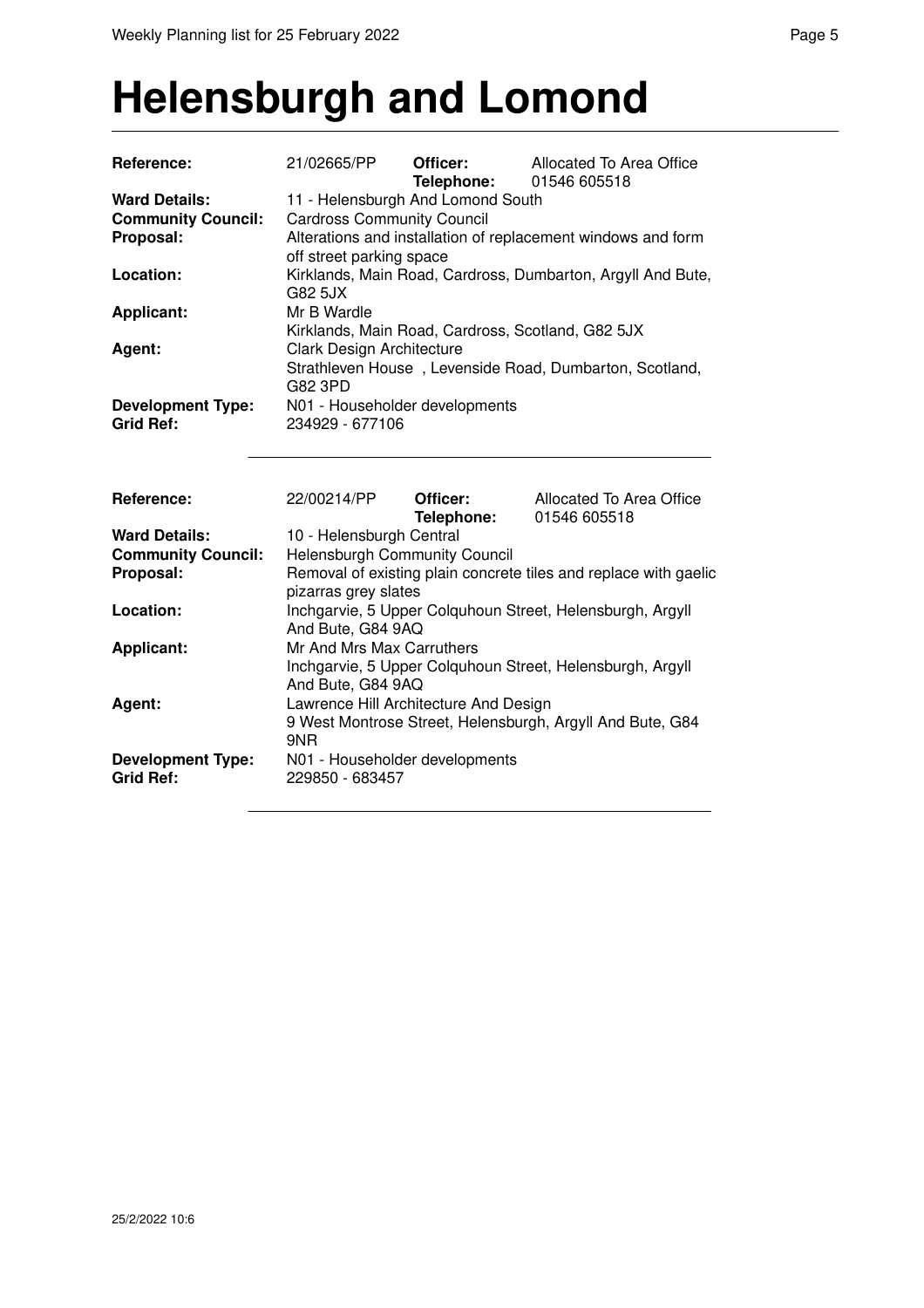| Reference:                                                     | 22/00215/PP                                                                                                                                                                                                                                  | Officer:<br>Telephone: | Allocated To Area Office<br>01546 605518                                                                                            |  |
|----------------------------------------------------------------|----------------------------------------------------------------------------------------------------------------------------------------------------------------------------------------------------------------------------------------------|------------------------|-------------------------------------------------------------------------------------------------------------------------------------|--|
| <b>Ward Details:</b><br><b>Community Council:</b><br>Proposal: | 09 - Lomond North<br>Rhu And Shandon Community Council<br>Fully refurbish all existing windows including perimeter draught<br>proofing, remove existing single glazing and install fineo vac-<br>uum glazing, including redecoration (white) |                        |                                                                                                                                     |  |
| Location:                                                      | Bute, G84 8NP                                                                                                                                                                                                                                |                        | Ardchapel, Shore Road, Shandon, Helensburgh, Argyll And                                                                             |  |
| <b>Applicant:</b>                                              | Mr And Mrs David Lang<br>Ardchapel, Shore Road, Shandon, Helensburgh, Argyll And<br>Bute, G84 8NP                                                                                                                                            |                        |                                                                                                                                     |  |
| Agent:                                                         | Lawrence Hill Architecture And Design<br>9 West Montrose Street, Helensburgh, G84 9NR                                                                                                                                                        |                        |                                                                                                                                     |  |
| <b>Development Type:</b><br><b>Grid Ref:</b>                   | N01 - Householder developments<br>225661 - 686198                                                                                                                                                                                            |                        |                                                                                                                                     |  |
| Reference:                                                     | 22/00216/LIB                                                                                                                                                                                                                                 | Officer:<br>Telephone: | Allocated To Area Office<br>01546 605518                                                                                            |  |
| <b>Ward Details:</b><br><b>Community Council:</b>              | 09 - Lomond North<br>Rhu And Shandon Community Council                                                                                                                                                                                       |                        |                                                                                                                                     |  |
| Proposal:                                                      | uum glazing, including redecoration (white)                                                                                                                                                                                                  |                        | Fully refurbish all existing windows including perimeter draught<br>proofing, remove existing single glazing and install fineo vac- |  |
| Location:                                                      | Bute, G84 8NP                                                                                                                                                                                                                                |                        | Ardchapel, Shore Road, Shandon, Helensburgh, Argyll And                                                                             |  |
| <b>Applicant:</b>                                              | Mr And Mrs David Lang<br>Bute, G84 8NP                                                                                                                                                                                                       |                        | Ardchapel, Shore Road, Shandon, Helensburgh, Argyll And                                                                             |  |
| Agent:                                                         | Lawrence Hill Architecture And Design<br>9 West Montrose Street, Helensburgh, G84 9NR                                                                                                                                                        |                        |                                                                                                                                     |  |
| <b>Development Type:</b><br><b>Grid Ref:</b>                   | N14 - Listed bldg + con area consents<br>225661 - 686198                                                                                                                                                                                     |                        |                                                                                                                                     |  |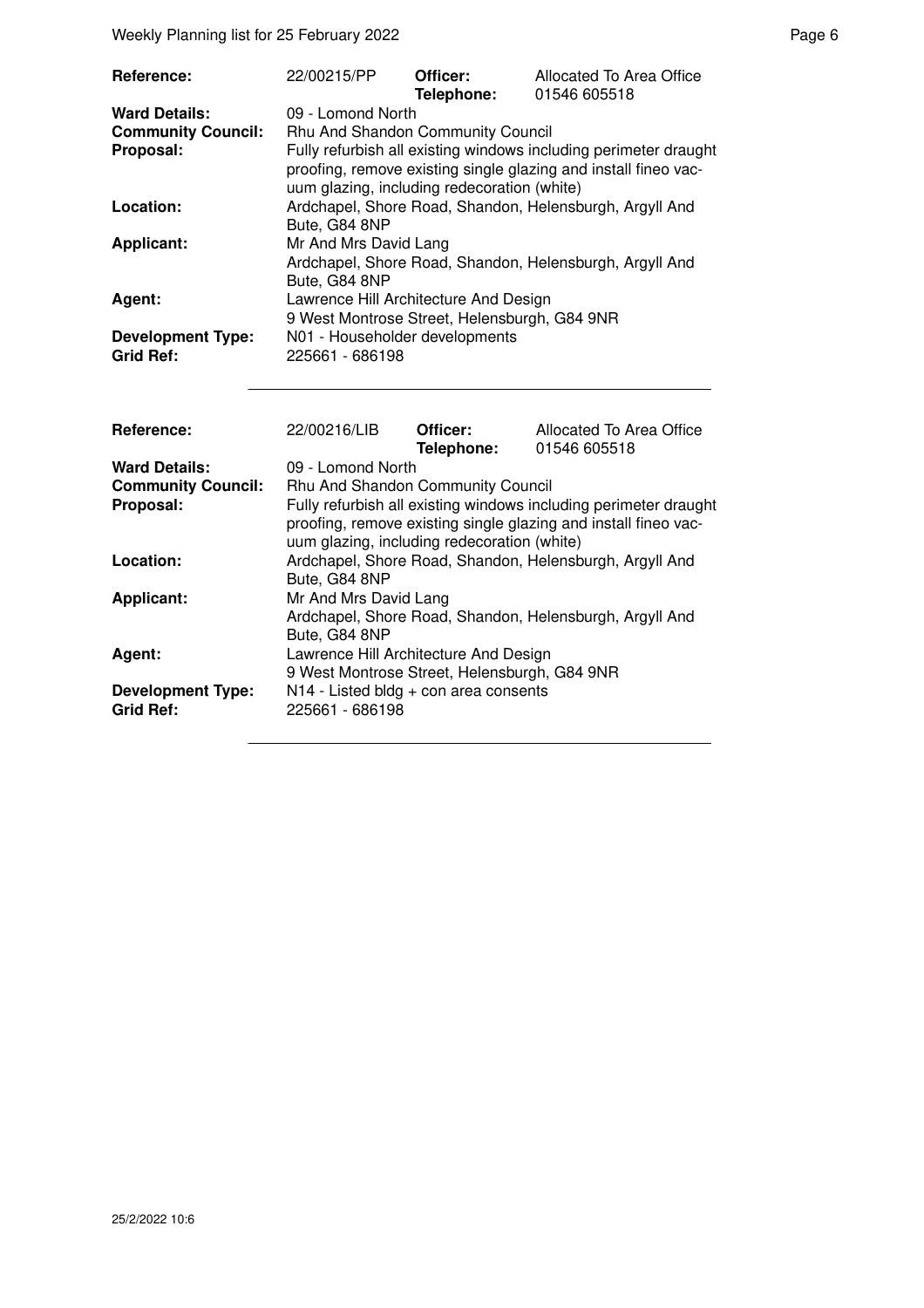### **Oban, Lorn and the Isles**

| Reference:                                                     | 21/02561/PP                                                                                                                                          | Officer:<br>Telephone: | Judith Stephen<br>01546 605518    |  |
|----------------------------------------------------------------|------------------------------------------------------------------------------------------------------------------------------------------------------|------------------------|-----------------------------------|--|
| <b>Ward Details:</b><br><b>Community Council:</b><br>Proposal: | 05 - Oban North And Lorn<br><b>Connel Community Council</b><br>Construction of permanent cantilevered walkway to the east<br>elevation of the bridge |                        |                                   |  |
| Location:<br><b>Applicant:</b>                                 | Connel Bridge, Connel, Argyll And Bute<br><b>BEAR Scotland</b><br>23a Longman Drive, Inverness, United Kingdom, IV1 1SU                              |                        |                                   |  |
| Agent:                                                         | N/A                                                                                                                                                  |                        |                                   |  |
| <b>Development Type:</b><br><b>Grid Ref:</b>                   | N10B - Other developments - Local<br>191117 - 734502                                                                                                 |                        |                                   |  |
| Reference:                                                     | 21/02593/PP                                                                                                                                          | Officer:<br>Telephone: | Jennifer Campbell<br>01546 605518 |  |
| <b>Ward Details:</b><br><b>Community Council:</b><br>Proposal: | 04 - Oban South And The Isles<br>Mull Community Council<br>Erection of eco cabin                                                                     |                        |                                   |  |
| Location:                                                      | Land At Rose Cottage Sheep Fank And Ruin, Land West Of<br>Cameron Farm, Lochbuie, Isle Of Mull, Argyll And Bute                                      |                        |                                   |  |
| <b>Applicant:</b>                                              | Mrs Jane Nicol<br>34 Howard Place, Edinburgh, United Kingdom, EH3 5JY                                                                                |                        |                                   |  |
| Agent:                                                         | Bothanna Ltd<br>21 Stoneybank Avenue, Musselburgh, United Kingdom,<br><b>EH216HN</b>                                                                 |                        |                                   |  |
| <b>Development Type:</b><br><b>Grid Ref:</b>                   | N10B - Other developments - Local<br>160077 - 724996                                                                                                 |                        |                                   |  |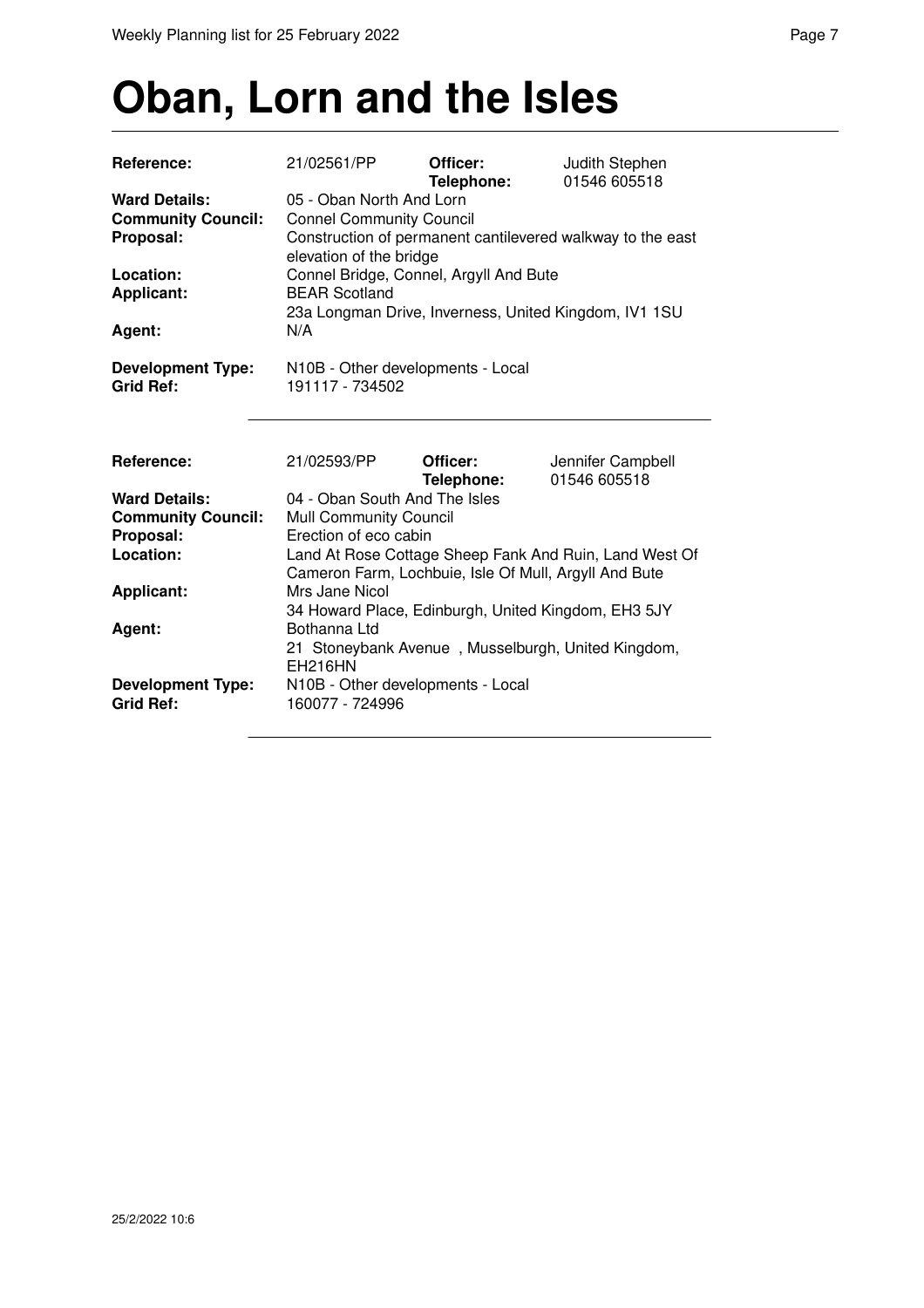Weekly Planning list for 25 February 2022 **Page 8** Page 8

| Reference:                                                     | 21/02644/LIB                                                                                                                                                                                                                                                                                                                                                                                                                                                                                 | Officer:<br>Telephone: | Jennifer Campbell<br>01546 605518                                                                                                                                                           |  |
|----------------------------------------------------------------|----------------------------------------------------------------------------------------------------------------------------------------------------------------------------------------------------------------------------------------------------------------------------------------------------------------------------------------------------------------------------------------------------------------------------------------------------------------------------------------------|------------------------|---------------------------------------------------------------------------------------------------------------------------------------------------------------------------------------------|--|
| <b>Ward Details:</b><br><b>Community Council:</b><br>Proposal: | 04 - Oban South And The Isles<br><b>Mull Community Council</b><br>Demolition of conservatory and garage. Internal and external<br>alteration to include; formation of additional dormer window,<br>installation of replacement windows from white Upvc to white<br>timber double glazed sash and case style windows, replace-<br>ment rooflights, rainwater goods, change 2no doors to window<br>openings, installation of partions to facilitate new room layouts<br>and removal of chimney |                        |                                                                                                                                                                                             |  |
| Location:                                                      | 6QH                                                                                                                                                                                                                                                                                                                                                                                                                                                                                          |                        | Frachadil House, Calgary, Isle Of Mull, Argyll And Bute, PA75                                                                                                                               |  |
| <b>Applicant:</b>                                              | Mr And Mrs Tobias And Anna Mansel-Pleydell<br>10-2 Metternichgasse, 1030 Vienna, Austria                                                                                                                                                                                                                                                                                                                                                                                                     |                        |                                                                                                                                                                                             |  |
| Agent:                                                         | Harry Taylor & Co<br>8LU                                                                                                                                                                                                                                                                                                                                                                                                                                                                     |                        | Melville House, 129 Scott Street, Perth, United Kingdom, PH2                                                                                                                                |  |
| <b>Development Type:</b><br><b>Grid Ref:</b>                   | N14 - Listed bldg + con area consents<br>138389 - 751529                                                                                                                                                                                                                                                                                                                                                                                                                                     |                        |                                                                                                                                                                                             |  |
| Reference:                                                     | 21/02645/PP                                                                                                                                                                                                                                                                                                                                                                                                                                                                                  | Officer:<br>Telephone: | Jennifer Campbell<br>01546 605518                                                                                                                                                           |  |
| <b>Ward Details:</b><br><b>Community Council:</b><br>Proposal: | 04 - Oban South And The Isles<br>Mull Community Council<br>Demolition of conservatory and garage. Erection of single<br>to white timber double glazed sash and case style windows,<br>ney                                                                                                                                                                                                                                                                                                    |                        | storey replacement extension, formation of additional dormer<br>window, installation of replacement windows from white Upvc<br>replacement rooflights, rainwater goods and removal of chim- |  |
| Location:                                                      | 6QH                                                                                                                                                                                                                                                                                                                                                                                                                                                                                          |                        | Frachadil House, Calgary, Isle Of Mull, Argyll And Bute, PA75                                                                                                                               |  |
| <b>Applicant:</b><br>Agent:                                    | Mr And Mrs Tobias And Anna Mansel-Pleydell<br>10-2 Metternichgasse, 1030 Vienna, Austria<br>Harry Taylor & Co.                                                                                                                                                                                                                                                                                                                                                                               |                        |                                                                                                                                                                                             |  |
| <b>Development Type:</b><br><b>Grid Ref:</b>                   | Melville House, 129 Scott Street, Perth, PH2 8LU<br>N01 - Householder developments<br>138389 - 751529                                                                                                                                                                                                                                                                                                                                                                                        |                        |                                                                                                                                                                                             |  |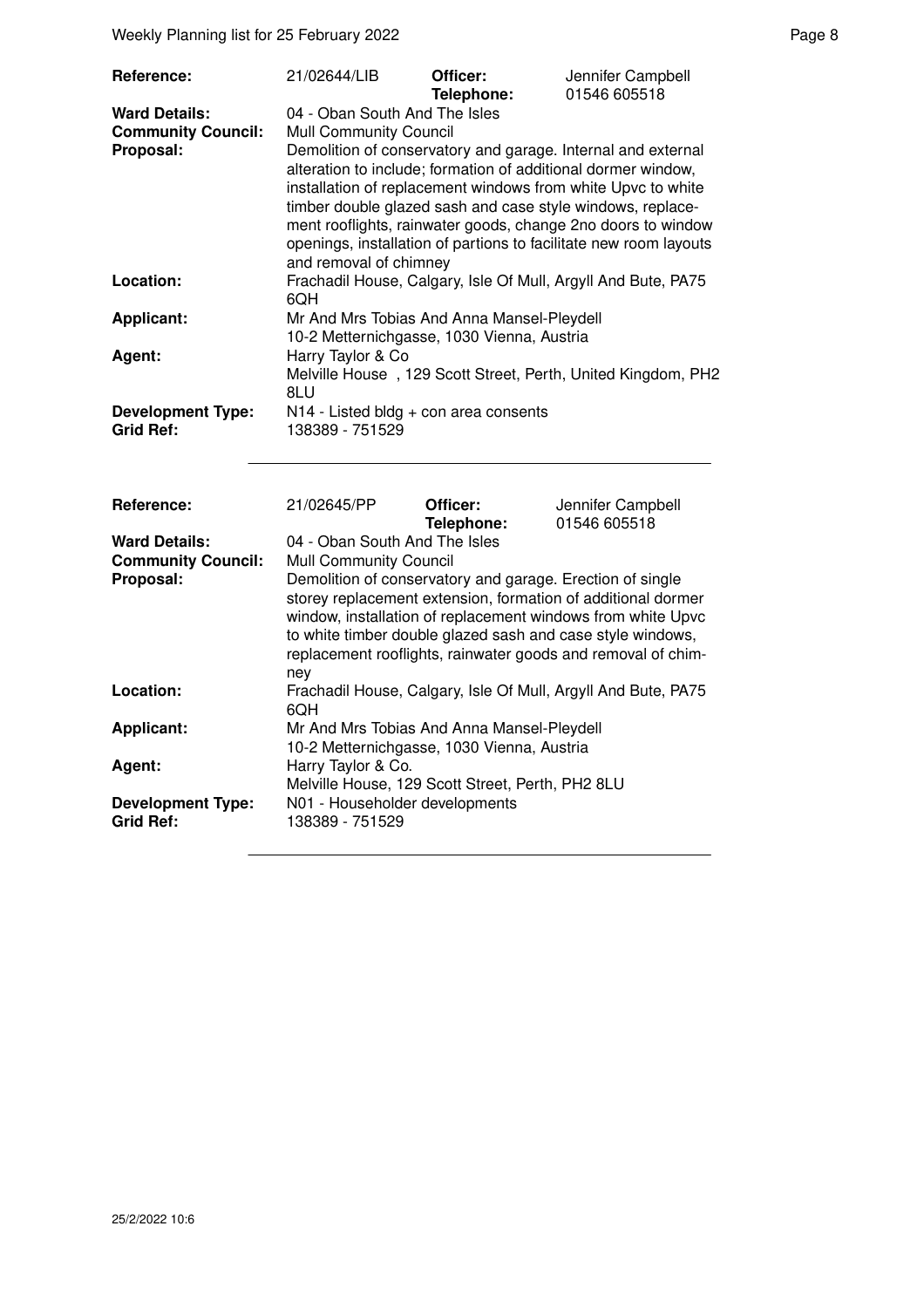| <b>Reference:</b>                                              | 21/02675/PP                                                                                                                                                                                                                                                                                                  | Officer:<br>Telephone:                        | Allocated To Area Office<br>01546 605518                       |  |
|----------------------------------------------------------------|--------------------------------------------------------------------------------------------------------------------------------------------------------------------------------------------------------------------------------------------------------------------------------------------------------------|-----------------------------------------------|----------------------------------------------------------------|--|
| <b>Ward Details:</b><br><b>Community Council:</b><br>Proposal: | 04 - Oban South And The Isles<br>Mull Community Council<br>Formation of an off-street parking facility for 7 coach bays, 21<br>motorhome bays and 68 car bays (including 4 accessible, 5 EV<br>charging and 1 accessible EV charging), flushable toilet dis-<br>posal unit and formation of vehicular access |                                               |                                                                |  |
| Location:<br><b>Applicant:</b>                                 | Argyll And Bute Council                                                                                                                                                                                                                                                                                      | 1A Manse Brae, Lochgilphead, Argyll, PA31 8RD | Land At Shillinghill, Tobermory, Isle Of Mull, Argyll And Bute |  |
| Agent:                                                         | N/A                                                                                                                                                                                                                                                                                                          |                                               |                                                                |  |
| <b>Development Type:</b><br><b>Grid Ref:</b>                   | 150374 - 754662                                                                                                                                                                                                                                                                                              | N10B - Other developments - Local             |                                                                |  |
| Reference:                                                     | 21/02676/PP                                                                                                                                                                                                                                                                                                  | Officer:<br>Telephone:                        | Allocated To Area Office<br>01546 605518                       |  |
| <b>Ward Details:</b><br><b>Community Council:</b><br>Proposal: | 04 - Oban South And The Isles<br>Mull Community Council<br>Formation of an off-street parking facility for 3 coach bays, 8<br>motorhome bays and 57 car bays, flushable toilet disposal unit<br>and formation of vehicular access                                                                            |                                               |                                                                |  |
| Location:<br><b>Applicant:</b>                                 | Argyll And Bute Council                                                                                                                                                                                                                                                                                      | 1A Manse Brae, Lochgilphead, Argyll, PA31 8RD | Land At Shillinghill, Tobermory, Isle Of Mull, Argyll And Bute |  |
| Agent:                                                         | N/A                                                                                                                                                                                                                                                                                                          |                                               |                                                                |  |
| <b>Development Type:</b><br><b>Grid Ref:</b>                   | 150374 - 754662                                                                                                                                                                                                                                                                                              | N10B - Other developments - Local             |                                                                |  |
| Reference:                                                     | 21/02704/PP                                                                                                                                                                                                                                                                                                  | Officer:                                      | Judith Stephen                                                 |  |
| <b>Ward Details:</b>                                           | 04 - Oban South And The Isles                                                                                                                                                                                                                                                                                | Telephone:                                    | 01546 605518                                                   |  |
| <b>Community Council:</b>                                      | <b>Oban Community Council</b>                                                                                                                                                                                                                                                                                |                                               |                                                                |  |
| Proposal:                                                      |                                                                                                                                                                                                                                                                                                              |                                               | Alterations, erection of extension and resurfacing of car park |  |
| Location:                                                      | 4HB                                                                                                                                                                                                                                                                                                          |                                               | Oban Times Ltd, Crannog Lane, Oban, Argyll And Bute, PA34      |  |
| <b>Applicant:</b>                                              | <b>SSE</b>                                                                                                                                                                                                                                                                                                   |                                               |                                                                |  |
|                                                                |                                                                                                                                                                                                                                                                                                              | Grampian House, Dunkeld Road, Perth, PH1 3AQ  |                                                                |  |
| Agent:                                                         | <b>BSP Architects Limited</b><br>G46 6AL                                                                                                                                                                                                                                                                     |                                               | Ravenstone House , 4 Ravenstone Drive, Giffnock, Glasgow,      |  |
| <b>Development Type:</b><br><b>Grid Ref:</b>                   | 185679 - 729385                                                                                                                                                                                                                                                                                              | N10B - Other developments - Local             |                                                                |  |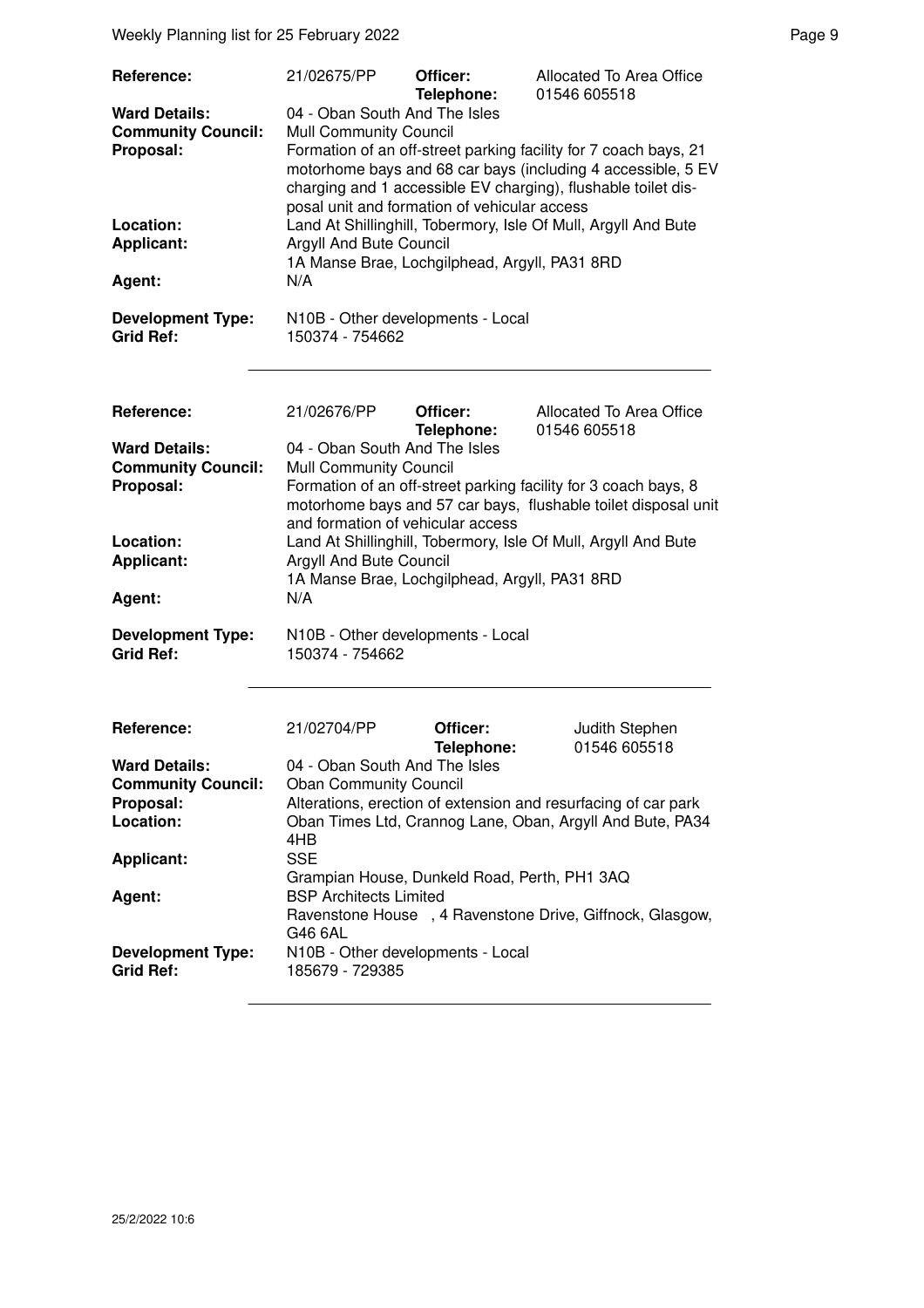| Reference:                | 21/02706/PP                            | Officer:<br>Telephone: | Allocated To Area Office<br>01546 605518                          |
|---------------------------|----------------------------------------|------------------------|-------------------------------------------------------------------|
| <b>Ward Details:</b>      | 05 - Oban North And Lorn               |                        |                                                                   |
| <b>Community Council:</b> | <b>Kilmore Community Council</b>       |                        |                                                                   |
| Proposal:                 |                                        |                        | Erection of dwellinghouse, installation of septic tank and forma- |
|                           | tion of access                         |                        |                                                                   |
| Location:                 |                                        |                        | Land North West Of Lower Ardentallen, Ardentallen, Oban,          |
|                           | Argyll And Bute                        |                        |                                                                   |
| <b>Applicant:</b>         | Mr Cameron Smith And Eilidh MacPherson |                        |                                                                   |
|                           | C/o Agent                              |                        |                                                                   |
| Agent:                    | Beaton + McMurchy Architects Ltd       |                        |                                                                   |
|                           |                                        |                        | The Studio, Tigh Na Glaic, Taynuilt, Oban, Argyll And Bute,       |
|                           | <b>PA35 1JW</b>                        |                        |                                                                   |
| <b>Development Type:</b>  | N03B - Housing - Local                 |                        |                                                                   |
| <b>Grid Ref:</b>          | 182434 - 723063                        |                        |                                                                   |

| Reference:                | 22/00055/PP                                       | Officer:   | Allocated To Area Office                                        |
|---------------------------|---------------------------------------------------|------------|-----------------------------------------------------------------|
|                           |                                                   | Telephone: | 01546 605518                                                    |
| <b>Ward Details:</b>      | 05 - Oban North And Lorn                          |            |                                                                 |
| <b>Community Council:</b> | Kilninver And Kilmelford Comm Council             |            |                                                                 |
| Proposal:                 |                                                   |            | Erection of extension to provide additional living accommoda-   |
|                           | tion and a boat shed                              |            |                                                                 |
| Location:                 |                                                   |            | Kames Beach House, Kilmelford, Oban, Argyll And Bute, PA34      |
|                           | 4XA                                               |            |                                                                 |
| <b>Applicant:</b>         | Mr Stuart Cannon                                  |            |                                                                 |
|                           |                                                   |            | Kames Bheag, Kames Bay, Kilmelford, Argyll And Bute, PA34       |
|                           | 4XA                                               |            |                                                                 |
| Agent:                    | Henry Paterson                                    |            |                                                                 |
|                           | Barncroft, Auchlyne, Killin, Perthshire, FK21 8RG |            |                                                                 |
| <b>Development Type:</b>  | N01 - Householder developments                    |            |                                                                 |
| <b>Grid Ref:</b>          | 181701 - 711675                                   |            |                                                                 |
|                           |                                                   |            |                                                                 |
| Reference:                | 22/00114/PPP                                      | Officer:   | Jennifer Campbell                                               |
|                           |                                                   | Telephone: | 01546 605518                                                    |
| <b>Ward Details:</b>      | 04 - Oban South And The Isles                     |            |                                                                 |
| <b>Community Council:</b> | <b>Coll Community Council</b>                     |            |                                                                 |
| Proposal:                 | Site for the erection of dwellinghouse            |            |                                                                 |
| Location:                 |                                                   |            | Land West Of Kinfad, Main Street, Arinagour, Isle Of Coll,      |
|                           | Argyll And Bute                                   |            |                                                                 |
| <b>Applicant:</b>         | Mr Colin Kennedy                                  |            |                                                                 |
|                           |                                                   |            | Highland Corrie, Arinagour, Isle Of Coll, Argyll And Bute, PA78 |
|                           | 6SY                                               |            |                                                                 |
| Agent:                    | N/A                                               |            |                                                                 |
|                           |                                                   |            |                                                                 |
| <b>Development Type:</b>  | N03B - Housing - Local                            |            |                                                                 |

**Grid Ref:** 122529 - 756973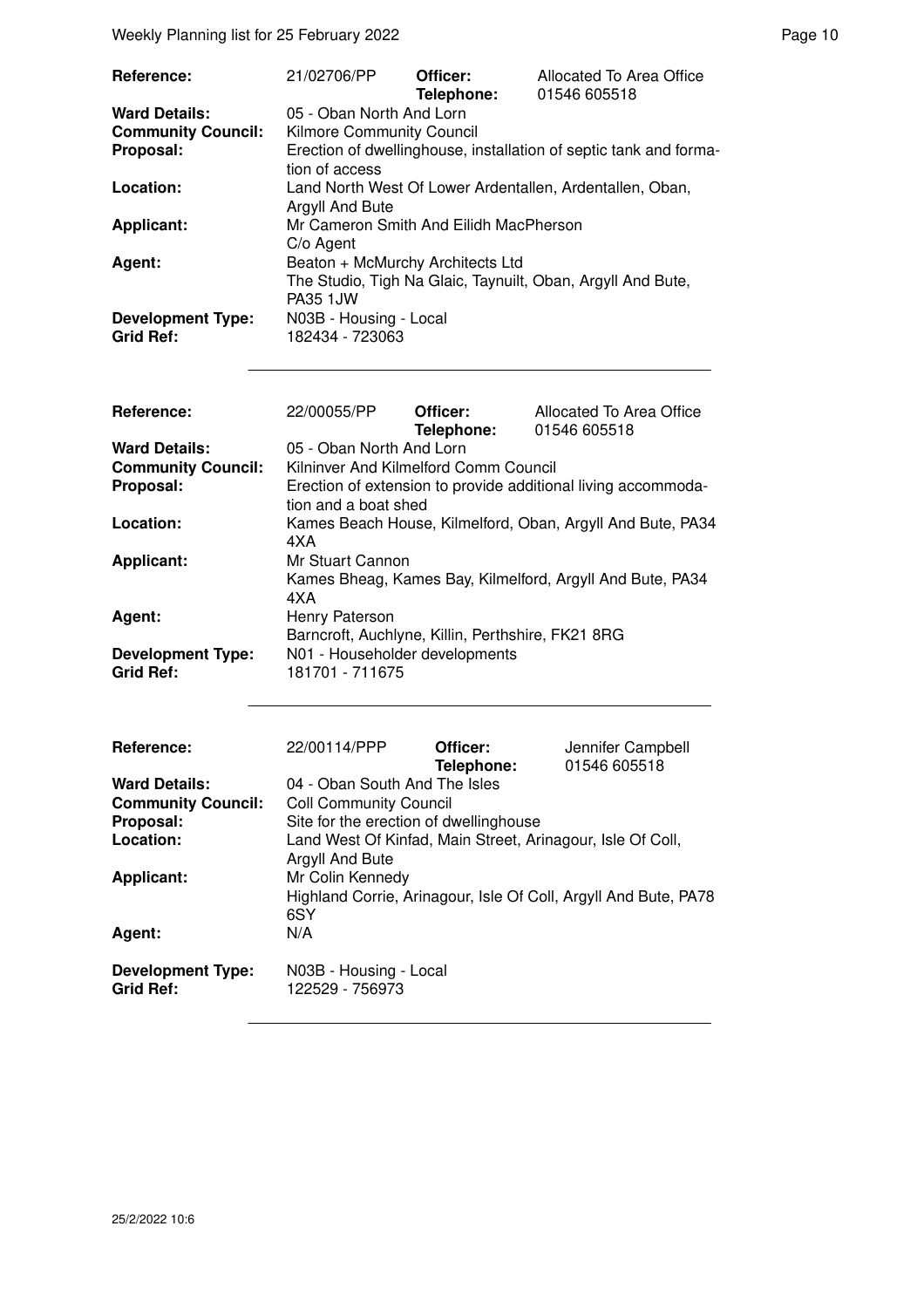Weekly Planning list for 25 February 2022 **Page 11** Assembly Page 11

| <b>Reference:</b>                            | 22/00161/PP                                 | Officer:<br>Telephone: | Allocated To Area Office<br>01546 605518                                                                                      |
|----------------------------------------------|---------------------------------------------|------------------------|-------------------------------------------------------------------------------------------------------------------------------|
| <b>Ward Details:</b>                         | 05 - Oban North And Lorn                    |                        |                                                                                                                               |
| <b>Community Council:</b>                    | <b>Ardchattan Community Council</b>         |                        |                                                                                                                               |
| Proposal:                                    | accesses and installation of septic tank    |                        | Demolition of dwellinghouse, erection of replacement dwelling-<br>house with detached garage, upgrading of existing vehicular |
| Location:                                    |                                             |                        | Innismoine, North Connel, Oban, Argyll And Bute, PA37 1QZ                                                                     |
| Applicant:                                   | Ms Alyson Wilson                            |                        |                                                                                                                               |
|                                              |                                             |                        | Innismoine, North Connell, Argyll And Bute, PA37 1QZ                                                                          |
| Agent:                                       | JML                                         |                        |                                                                                                                               |
|                                              | The Arns, Auchterarder, Perthshire, PH3 1EJ |                        |                                                                                                                               |
| <b>Development Type:</b><br><b>Grid Ref:</b> | N03B - Housing - Local<br>192792 - 735872   |                        |                                                                                                                               |

| Reference:                                   | 22/00348/PAMFF                                                                                                                                                                                        | Officer:<br>Telephone: | Sandra Davies<br>01546 605518 |
|----------------------------------------------|-------------------------------------------------------------------------------------------------------------------------------------------------------------------------------------------------------|------------------------|-------------------------------|
| <b>Ward Details:</b>                         | 05 - Oban North And Lorn                                                                                                                                                                              |                        |                               |
| <b>Community Council:</b>                    | Dunbeg Community Council                                                                                                                                                                              |                        |                               |
| Proposal:                                    | Replace 9x 80 metre cages with 4x 120 metre cages, installa-<br>tion and repositioning of replacement feed barge and replace<br>existing hamster style top nets with pole-supported style top<br>nets |                        |                               |
| Location:                                    | Aquascot Fish Farm North West Of Ganavan Hill, Dunbeg,<br>Argyll And Bute                                                                                                                             |                        |                               |
| <b>Applicant:</b>                            | <b>Scottish Sea Farms</b><br>Barcaldine Hatchery, Barcaldine, Oban, Argyll And Bute, PA37<br>1SE                                                                                                      |                        |                               |
| Agent:                                       | N/A                                                                                                                                                                                                   |                        |                               |
| <b>Development Type:</b><br><b>Grid Ref:</b> | G C21A - MFF - replace finfish pen<br>186857 - 734161                                                                                                                                                 |                        |                               |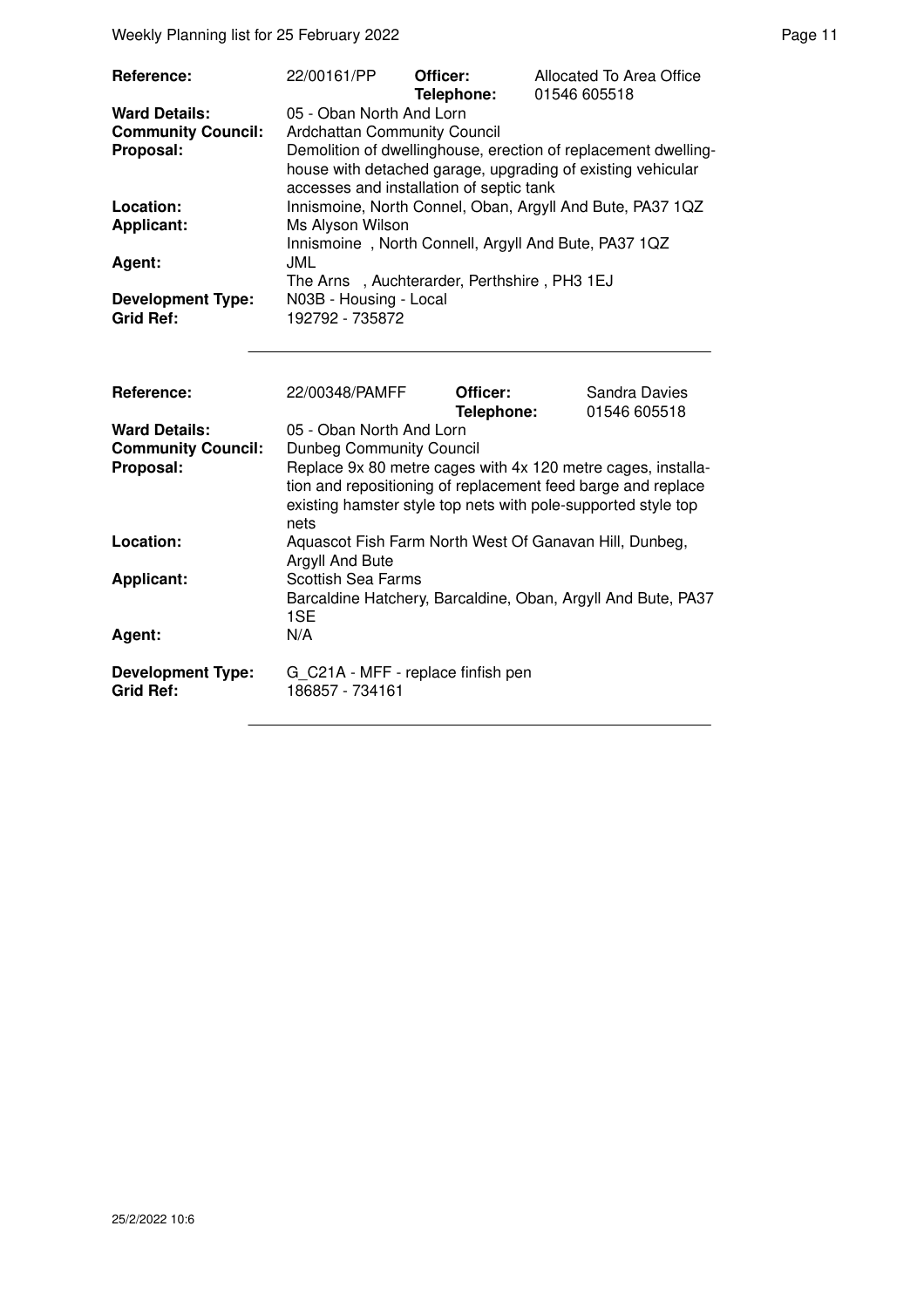# **Mid Argyll, Kintyre and Islay**

| Reference:                | 21/02020/ADV                                              | Officer:<br>Telephone: | Allocated To Area Office<br>01546 605518                   |
|---------------------------|-----------------------------------------------------------|------------------------|------------------------------------------------------------|
| <b>Ward Details:</b>      | 01 - South Kintyre                                        |                        |                                                            |
| <b>Community Council:</b> | <b>Campbeltown Community Council</b>                      |                        |                                                            |
| Proposal:                 | Erection of fascia sign (non-illuminated)                 |                        |                                                            |
| Location:                 | 23-25 Main Street, Campbeltown, Argyll And Bute, PA28 6AD |                        |                                                            |
| <b>Applicant:</b>         | Mrs Linda McLean                                          |                        |                                                            |
|                           | <b>PA28 6AD</b>                                           |                        | The Kintyre Larder, 23 Main Street, Campbeltown, Scotland, |
| Agent:                    | Andrew Jones                                              |                        |                                                            |
|                           | Ballybrennan, Southend, Campbeltown, PA28 6PJ             |                        |                                                            |
| <b>Development Type:</b>  | N <sub>15</sub> - Advertisements                          |                        |                                                            |
| <b>Grid Ref:</b>          | 171972 - 620378                                           |                        |                                                            |
|                           |                                                           |                        |                                                            |

| Reference:                | 21/02085/PP                                    | Officer:                                                      | Kim MacKay   |
|---------------------------|------------------------------------------------|---------------------------------------------------------------|--------------|
|                           |                                                | Telephone:                                                    | 01546 605518 |
| <b>Ward Details:</b>      | 02 - Kintyre And The Islands                   |                                                               |              |
| <b>Community Council:</b> | <b>Islay Community Council</b>                 |                                                               |              |
| Proposal:                 |                                                | Change of use from shop (class 1) to shop with food and drink |              |
|                           |                                                | (class 1 and class 3). Installation of replacement window and |              |
|                           | door (retrospective)                           |                                                               |              |
| Location:                 |                                                | 12A Shore Street, Bowmore, Isle Of Islay, Argyll And Bute,    |              |
|                           | <b>PA43 7LB</b>                                |                                                               |              |
| <b>Applicant:</b>         | Labels                                         |                                                               |              |
|                           |                                                | 12A Shore Street, Bowmore, Isle Of Islay, Argyll And Bute,    |              |
|                           | <b>PA43 7LB</b>                                |                                                               |              |
| Agent:                    | N/A                                            |                                                               |              |
| <b>Development Type:</b>  | N <sub>10</sub> B - Other developments - Local |                                                               |              |
| <b>Grid Ref:</b>          | 131153 - 659860                                |                                                               |              |

| <b>Reference:</b>                            | 21/02199/PP                                          | Officer:<br>Telephone: | Allocated To Area Office<br>01546 605518                                                                                     |
|----------------------------------------------|------------------------------------------------------|------------------------|------------------------------------------------------------------------------------------------------------------------------|
| <b>Ward Details:</b>                         | 03 - Mid Argyll                                      |                        |                                                                                                                              |
| <b>Community Council:</b>                    | North Knapdale Community Council                     |                        |                                                                                                                              |
| Proposal:                                    |                                                      |                        | Erection of a 1.9m high x 1500m long deer fence and installa-<br>tion of three gates (north, south and east) - Retrospective |
| Location:                                    | Bute, PA31 8PT                                       |                        | Kilmory Farmhouse, Achnamara, Lochgilphead, Argyll And                                                                       |
| <b>Applicant:</b>                            | <b>Miss Emily Harris</b><br>Bute, PA31 8PT           |                        | Kilmory Farmhouse, Achnamara, Lochgilphead, Argyll And                                                                       |
| Agent:                                       | N/A                                                  |                        |                                                                                                                              |
| <b>Development Type:</b><br><b>Grid Ref:</b> | N10B - Other developments - Local<br>170312 - 675080 |                        |                                                                                                                              |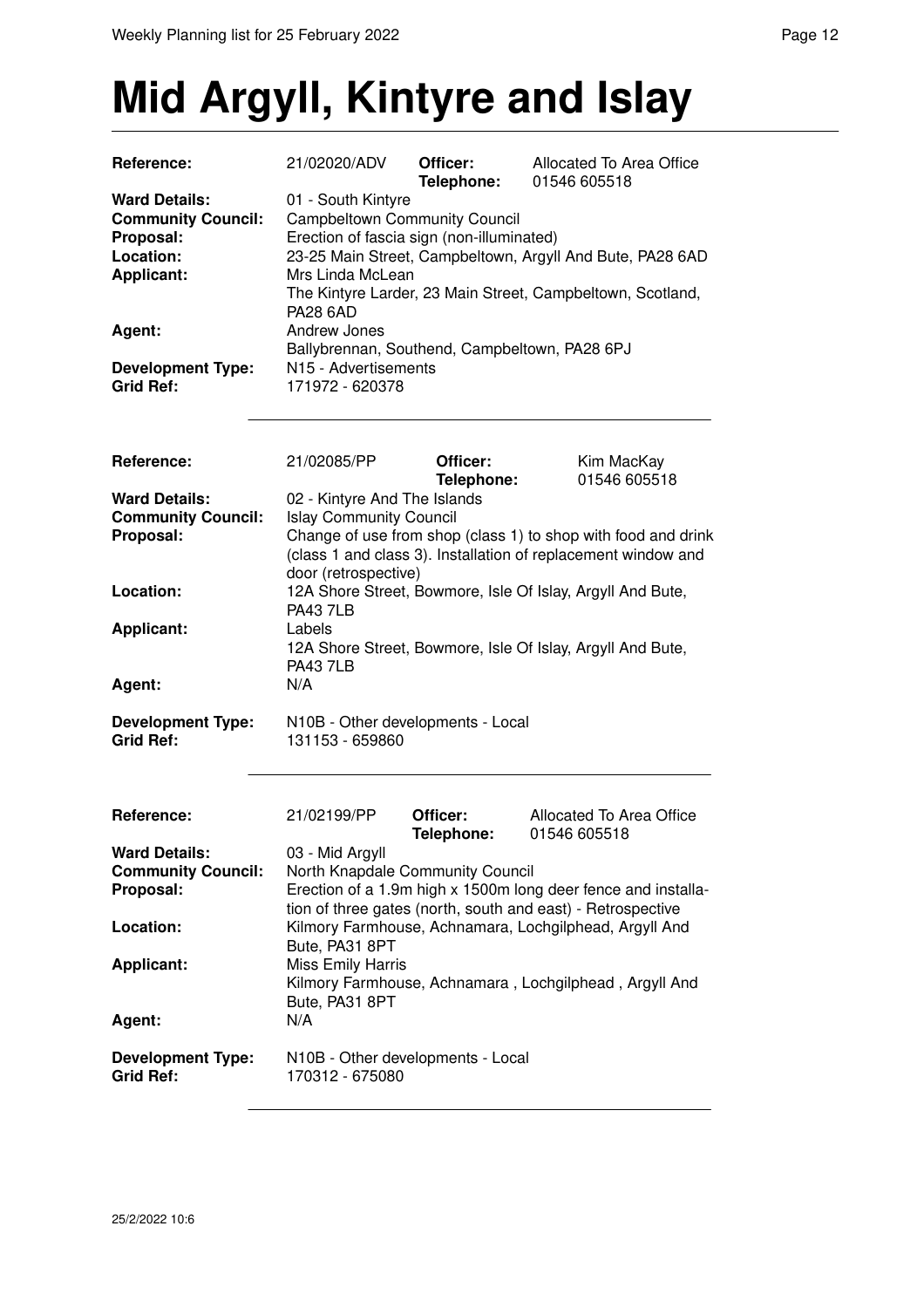Weekly Planning list for 25 February 2022 **Page 13** Page 13

| Reference:                | 21/02387/PP                                                               | Officer:<br>Telephone: | Allocated To Area Office<br>01546 605518                      |
|---------------------------|---------------------------------------------------------------------------|------------------------|---------------------------------------------------------------|
| <b>Ward Details:</b>      | 03 - Mid Argyll                                                           |                        |                                                               |
| <b>Community Council:</b> | North Knapdale Community Council                                          |                        |                                                               |
| Proposal:                 |                                                                           |                        | Erection of dwellinghouse and formation of vehicular access   |
| Location:                 | Garden Ground Of Am Bruaich, Tayvallich, Lochgilphead,<br>Argyll And Bute |                        |                                                               |
| <b>Applicant:</b>         | Ms Kristina Lumsden                                                       |                        |                                                               |
|                           | 8PJ                                                                       |                        | Mallard House, Main Street, Tayvallich, Argyll And Bute, PA31 |
| Agent:                    | <b>Building Design Studio</b>                                             |                        |                                                               |
|                           | 1RG                                                                       |                        | Inveresregan House, Ardchattan, Oban, Argyll And Bute, PA37   |
| <b>Development Type:</b>  | N03B - Housing - Local                                                    |                        |                                                               |
| <b>Grid Ref:</b>          | 174138 - 687211                                                           |                        |                                                               |

| <b>Reference:</b>         | 21/02427/PP                                       | Officer:<br>Telephone: | Allocated To Area Office<br>01546 605518                     |
|---------------------------|---------------------------------------------------|------------------------|--------------------------------------------------------------|
| <b>Ward Details:</b>      | 02 - Kintyre And The Islands                      |                        |                                                              |
| <b>Community Council:</b> | <b>Islay Community Council</b>                    |                        |                                                              |
| Proposal:                 | Erection of dwellinghouse and formation of access |                        |                                                              |
| Location:                 |                                                   |                        | Land Opposite Tower Cottage, Glenegedale, Isle Of Islay,     |
|                           | Argyll And Bute                                   |                        |                                                              |
| <b>Applicant:</b>         | <b>Ms Marion McGregor</b>                         |                        |                                                              |
|                           |                                                   |                        | 67 Jamieson Street, Bowmore, Isle Of Islay, Argyll And Bute, |
|                           | <b>PA43 7HL</b>                                   |                        |                                                              |
| Agent:                    | <b>CMA Architects Ltd</b>                         |                        |                                                              |
|                           |                                                   |                        | Hillington Park Innovation Center, 1 Ainslie Rd, Hillington, |
|                           | Glasgow, G52 4RU                                  |                        |                                                              |
| <b>Development Type:</b>  | N03B - Housing - Local                            |                        |                                                              |
| <b>Grid Ref:</b>          | 134571 - 651817                                   |                        |                                                              |
|                           |                                                   |                        |                                                              |
|                           |                                                   |                        |                                                              |
|                           |                                                   |                        |                                                              |

| Reference:                                   | 21/02448/PP                                                                           | Officer:   | Tiwaah P Antwi                                                    |
|----------------------------------------------|---------------------------------------------------------------------------------------|------------|-------------------------------------------------------------------|
|                                              |                                                                                       | Telephone: | 01546 605518                                                      |
| <b>Ward Details:</b>                         | 03 - Mid Argyll                                                                       |            |                                                                   |
| <b>Community Council:</b>                    | North Knapdale Community Council                                                      |            |                                                                   |
| Proposal:                                    |                                                                                       |            | Erection of single storey open sided timber frame visitor shelter |
| Location:                                    | Land Approx 320M East Of The Gate House, Tayvallich,<br>Lochgilphead, Argyll And Bute |            |                                                                   |
| <b>Applicant:</b>                            | Naturescot                                                                            |            |                                                                   |
|                                              | Battleby, Redgorton, Perth, PH1 3EW                                                   |            |                                                                   |
| Agent:                                       | N/A                                                                                   |            |                                                                   |
| <b>Development Type:</b><br><b>Grid Ref:</b> | N10B - Other developments - Local<br>173839 - 684931                                  |            |                                                                   |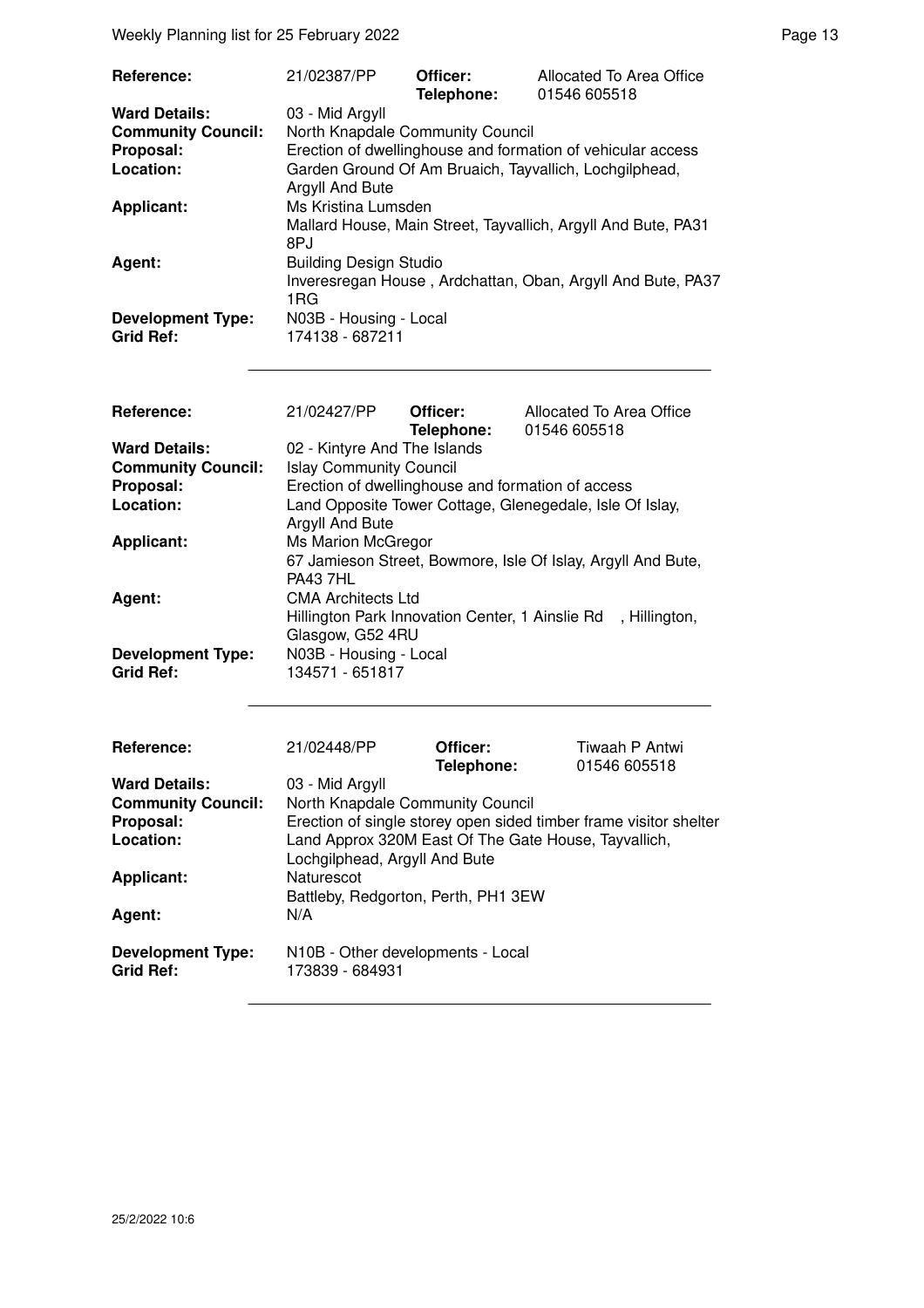Weekly Planning list for 25 February 2022 **Page 14** Page 14

| <b>Reference:</b>                                 | 21/02463/PP                                                                                                                                                                                                                | Officer:<br>Telephone: | Allocated To Area Office<br>01546 605518 |  |
|---------------------------------------------------|----------------------------------------------------------------------------------------------------------------------------------------------------------------------------------------------------------------------------|------------------------|------------------------------------------|--|
| <b>Ward Details:</b><br><b>Community Council:</b> | 03 - Mid Argyll<br><b>Inveraray Community Council</b>                                                                                                                                                                      |                        |                                          |  |
| Proposal:                                         | Removal of 15m high streetworks monopole and erection of<br>replacement 17.5m high streetworks monopole with a GRP<br>shroud enclosing the antennas, dishes, ground based equip-<br>ment cabinets, and ancillary equipment |                        |                                          |  |
| Location:                                         | Land Approx 47M South West Of The Garage Workshop, Inver-<br>aray, Argyll And Bute                                                                                                                                         |                        |                                          |  |
| Applicant:                                        | <b>EE Limited</b><br>Mobile Campus, Mosquito Way, Hatfield, AL10 9BW<br>Harlequin Group<br>Rutland House, 5 Allen Road, Livingston, EH54 6TQ                                                                               |                        |                                          |  |
| Agent:                                            |                                                                                                                                                                                                                            |                        |                                          |  |
| <b>Development Type:</b><br><b>Grid Ref:</b>      | N11 - Telecommunications<br>209388 - 708467                                                                                                                                                                                |                        |                                          |  |

| Reference:                                   | 22/00032/PNWAY Officer:                              |  | Allocated To Area Office<br>Telephone: 01546 605518 |
|----------------------------------------------|------------------------------------------------------|--|-----------------------------------------------------|
| <b>Ward Details:</b>                         | 02 - Kintyre And The Islands                         |  |                                                     |
| <b>Community Council:</b>                    | South Knapdale Community Council                     |  |                                                     |
| Proposal:                                    | Formation of forest track                            |  |                                                     |
| Location:                                    | Carse Ardminish Woodland, Kilberry, Argyll And Bute  |  |                                                     |
| <b>Applicant:</b>                            | Mr Adrian Clarke                                     |  |                                                     |
|                                              | Brentwood, Denton, Ilkley, Yorkshire, LS29 0HE       |  |                                                     |
| Agent:                                       | <b>EJD Forestry Ltd</b>                              |  |                                                     |
|                                              | Cringles View , Langbar, Ilkley, Yorkshire, LS29 0EP |  |                                                     |
| <b>Development Type:</b><br><b>Grid Ref:</b> | G C22W - Forestry Private Way<br>174443 - 661298     |  |                                                     |

| Reference:                                   | 22/00057/PP                                                                                                                                                                                                   | Officer:<br>Telephone: | Kim MacKay<br>01546 605518 |
|----------------------------------------------|---------------------------------------------------------------------------------------------------------------------------------------------------------------------------------------------------------------|------------------------|----------------------------|
| <b>Ward Details:</b>                         | 01 - South Kintyre                                                                                                                                                                                            |                        |                            |
| <b>Community Council:</b>                    | <b>Campbeltown Community Council</b>                                                                                                                                                                          |                        |                            |
| Proposal:                                    | Demolition of the existing sailing club house, erection of<br>replacement two storey building for use as a water sports cen-<br>tre and hub, installation of roof solar array panels and perimeter<br>fencing |                        |                            |
| Location:                                    | Sailing Clubhouse, Low Askomil, Campbeltown, Argyll And<br>Bute, PA28 6EP                                                                                                                                     |                        |                            |
| <b>Applicant:</b>                            | <b>Kintyre Seasports</b><br>Campbeltown Sailing Club, Low Askomil, Campbeltown, Argyll<br>And Bute, PA28 6EP                                                                                                  |                        |                            |
| Agent:                                       | John Renshaw Architects<br>86 Constitution Street, Edinburgh, EH6 6RP                                                                                                                                         |                        |                            |
| <b>Development Type:</b><br><b>Grid Ref:</b> | N10B - Other developments - Local<br>172404 - 620881                                                                                                                                                          |                        |                            |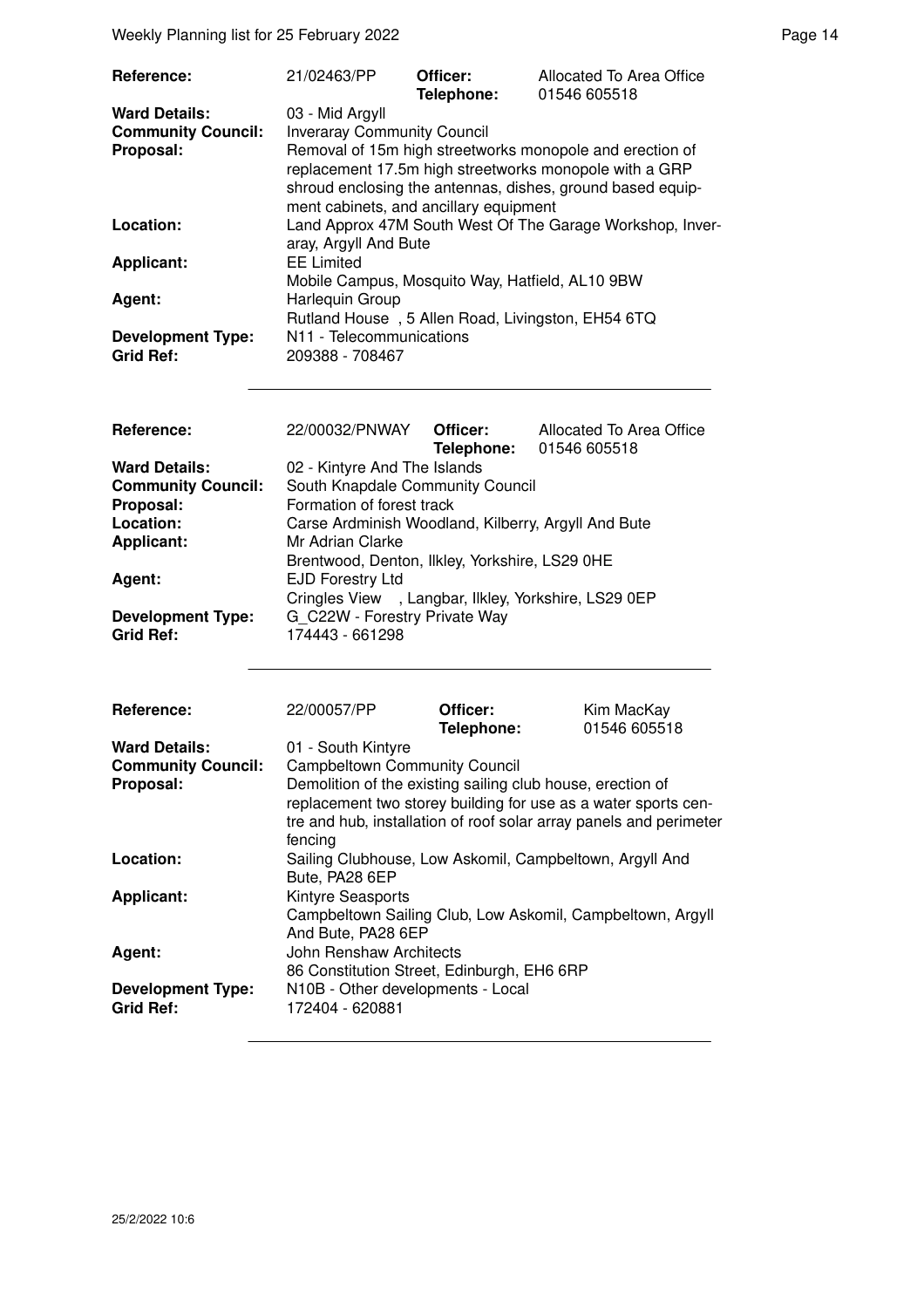Weekly Planning list for 25 February 2022 **Page 15** Neekly Planning list for 25 February 2022

| <b>Reference:</b>                            | 22/00068/PP                                          | Officer:<br>Telephone: | Allocated To Area Office<br>01546 605518                        |
|----------------------------------------------|------------------------------------------------------|------------------------|-----------------------------------------------------------------|
| <b>Ward Details:</b>                         | 03 - Mid Argyll                                      |                        |                                                                 |
| <b>Community Council:</b>                    | <b>Inveraray Community Council</b>                   |                        |                                                                 |
| Proposal:                                    | accommodation (sui-generis)                          |                        | Erection of two storey building to facilitate staff residential |
| Location:                                    | <b>PA32 8XB</b>                                      |                        | The Inveraray Inn, Front Street, Inveraray, Argyll And Bute,    |
| <b>Applicant:</b>                            | <b>Byrne Ventures Two Ltd</b><br><b>PA32 8XB</b>     |                        | The Inveraray Inn, Front Street, Inveraray, Argyll And Bute,    |
| Agent:                                       | In-Built Design                                      |                        | 30 Bruntsfield Gardens, Edinburgh, Lothians, EH10 4DZ           |
| <b>Development Type:</b><br><b>Grid Ref:</b> | N10B - Other developments - Local<br>209565 - 708596 |                        |                                                                 |

| Reference:                | 22/00181/PP                                                 | Officer:   | Allocated To Area Office                           |  |
|---------------------------|-------------------------------------------------------------|------------|----------------------------------------------------|--|
|                           |                                                             | Telephone: | 01546 605518                                       |  |
| <b>Ward Details:</b>      | 01 - South Kintyre                                          |            |                                                    |  |
| <b>Community Council:</b> | <b>Campbeltown Community Council</b>                        |            |                                                    |  |
| Proposal:                 | Erection of dwellinghouse and formation of vehicular access |            |                                                    |  |
| Location:                 | Plot 6 Gallowhill Farm, Campbeltown, Argyll And Bute        |            |                                                    |  |
| <b>Applicant:</b>         | Mr John Hill                                                |            |                                                    |  |
|                           |                                                             |            | Harbour View, 5 March Street, Buchie, UK, AB56 1UA |  |
| Agent:                    | <b>Tom Grant Architects</b>                                 |            |                                                    |  |
|                           | 41 Longrow, Campbeltown, Scotland, PA28 6ER                 |            |                                                    |  |
| <b>Development Type:</b>  | N03B - Housing - Local                                      |            |                                                    |  |
| Grid Ref:                 | 171142 - 620811                                             |            |                                                    |  |

| <b>Reference:</b>         | 22/00235/PP                                                                                                             | Officer:<br>Telephone: | Allocated To Area Office<br>01546 605518                                                                               |  |  |  |
|---------------------------|-------------------------------------------------------------------------------------------------------------------------|------------------------|------------------------------------------------------------------------------------------------------------------------|--|--|--|
| <b>Ward Details:</b>      | 01 - South Kintyre                                                                                                      |                        |                                                                                                                        |  |  |  |
| <b>Community Council:</b> | <b>Campbeltown Community Council</b>                                                                                    |                        |                                                                                                                        |  |  |  |
| Proposal:                 | Renewal of planning permission reference 19/00495/PP<br>(Demolition of farmhouse, outbuildings and industrial buildings |                        |                                                                                                                        |  |  |  |
|                           | and erection of eleven dwellings and means of access)                                                                   |                        |                                                                                                                        |  |  |  |
| Location:                 | Bellfield Farm, High Askomil, Campbeltown, Argyll And Bute,<br><b>PA28 6EN</b>                                          |                        |                                                                                                                        |  |  |  |
| <b>Applicant:</b>         | Mr And Mrs Barry Allibone<br>Lagnagarach, Drumore, Campbeltown, Argyll And Bute, PA28<br>6NW                            |                        |                                                                                                                        |  |  |  |
|                           |                                                                                                                         |                        |                                                                                                                        |  |  |  |
| Agent:                    | Bowman Stewart                                                                                                          |                        |                                                                                                                        |  |  |  |
|                           | <b>PA31 8JS</b>                                                                                                         |                        | Chartered Surveyors And Consulting Engineers, 1 Victoria<br>Buildings, 34 Union Street, Lochgilphead, Argyll And Bute, |  |  |  |
| <b>Development Type:</b>  | N03B - Housing - Local                                                                                                  |                        |                                                                                                                        |  |  |  |
| <b>Grid Ref:</b>          | 172737 - 621034                                                                                                         |                        |                                                                                                                        |  |  |  |